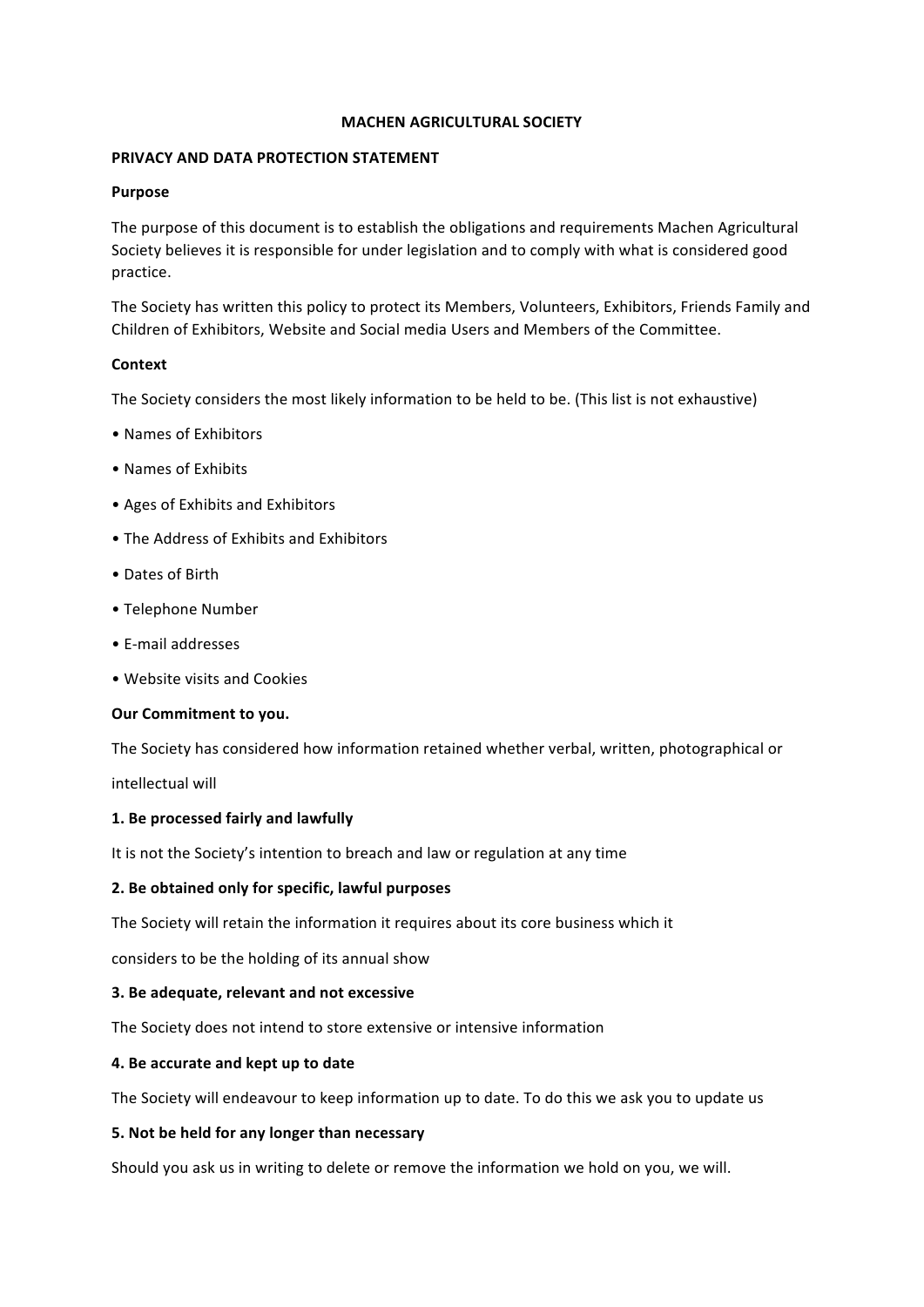#### **6. Processed in accordance with the rights of data subjects**

It is not the Society's intention to breach and law or regulation at any time

#### **7.** Be protected in appropriate ways

The Society will ensure safeguards as to how it stores your information whether electronically or otherwise

8. Not be transferred outside the European Economic Area (EEA), unless that country or territory also ensures an adequate level of protection. The Society does not operate outside of the UK

#### What we ask of you.

Should you wish us to remove your details from our records please contact us in writing to the Chairman.

Please keep us informed of any name, address or contact detail changes if you wish us to send you information.

#### **Compliance**

The Society believes that the Show Committee Members and Officers have a duty to promote the importance of Data Protection. The Officers are the designated Data Protection Officers for the purpose of compliance with the Act.

#### **Data Storage - Paper**

The Society has risk assessed the data it is likely to store on persons that provide it with information. It regards the nature of information held as limited and the harm that can be caused by the imparting of this information as low. The Society will however take all reasonable steps to ensure Data Protection.

This information is typically limited to specific areas of the show that are of interest to the individual who supplied the information.

For Illustration -This means that if an Exhibitor enters the 'Horse' section of the show. The Horse Secretary may in the future contact the past exhibitor with details of any future show. The Society considers its core business as the holding of its annual agricultural show. It will not send out in any continued significant mail shot, e-mail marketing (of Spam proportions). The Society will not make a nuisance of itself or bombard individuals with information relating to future events.

Where information is stored by paper means it will not leave this information unsecured. This